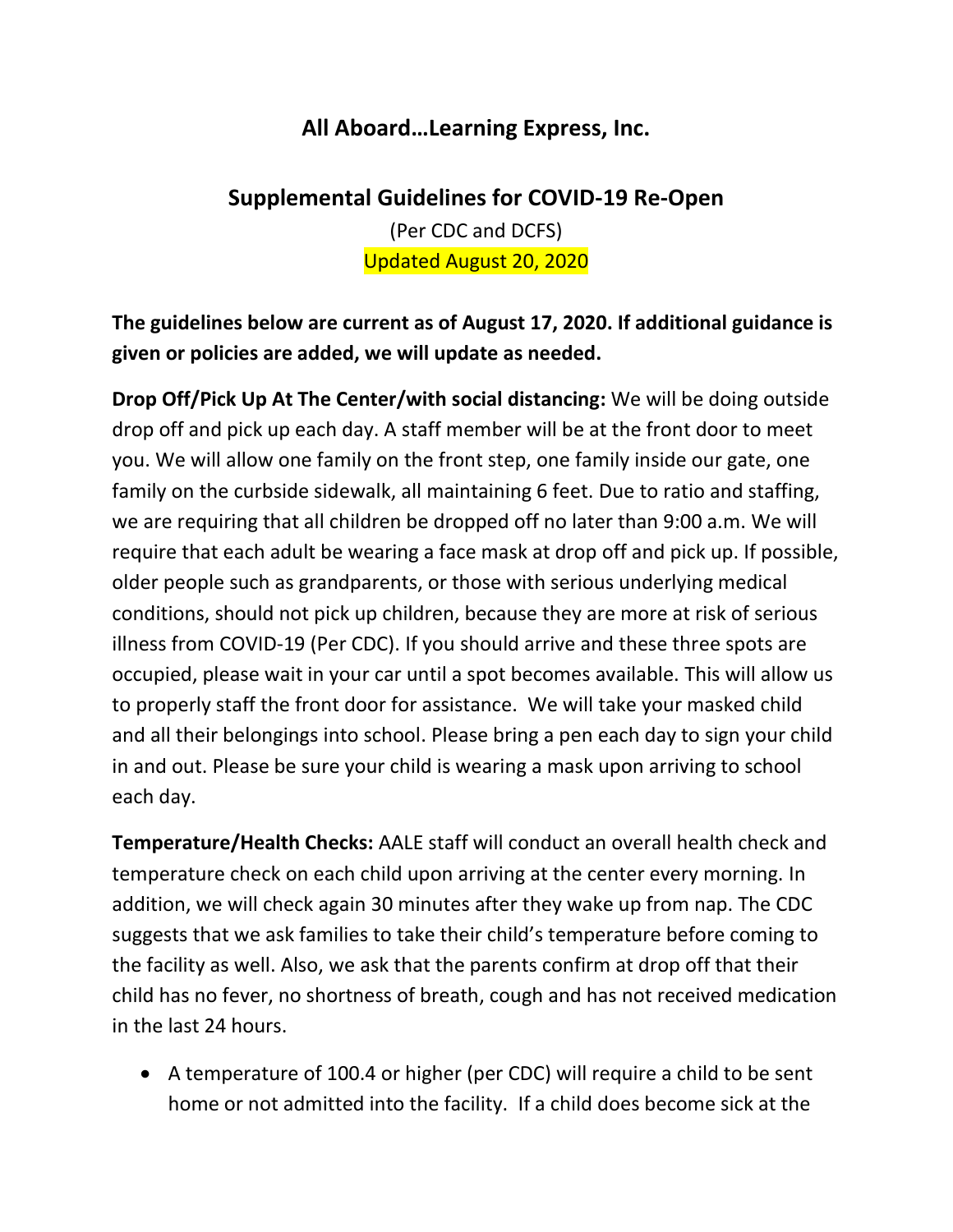center, they will be isolated from the other children and a call will be made to their parents for immediate pick up. Other symptoms we will be looking for throughout the day are: cough, wheezing, trouble breathing, pale skin and a child that may be acting lethargic (per CDC).

- If a COVID case is confirmed in a child or staff member, steps per the CDC guidance will be followed (visit CDC.gov).
- Any communicable disease will follow our original handbook guidelines, requiring a doctor's note of clearance to return to school. See pages 8 & 9 in our School Handbook (this can be found on our website at allaboardlearningexpress.com).

## **What To Bring and Not To Bring**:

- At this time, no sleepy toys.
- At this time, no show & share.
- At this time, no passing out birthday favors of any kind. AALE will give each child a pencil, crown and book for their birthday.
- At this time, we will not be brushing teeth daily. There is no need to send a toothbrush and toothpaste.
- Any children with a doctor's note, that require a lunch from home, will now be required to provide their lunch in a disposable lunch bag. All lunch bags will remain in their backpack until lunch.
- Water bottles will still be allowed. They will remain in backpacks and teachers will take proper safety precaution to retrieve and disinfect before bringing into the classroom.
- A change of clothes in a zip lock bag, with your child's name on it. If you already have a set at school, you will not need a second set.
- Small blanket for napping is allowed. Please have this packed in your child's backpack. We will store blankets and sheets in their own container in the classroom.
- CDC guidelines state that children 2 years of age and up can wear masks when feasible and not able to keep 6 feet distance between. We are aware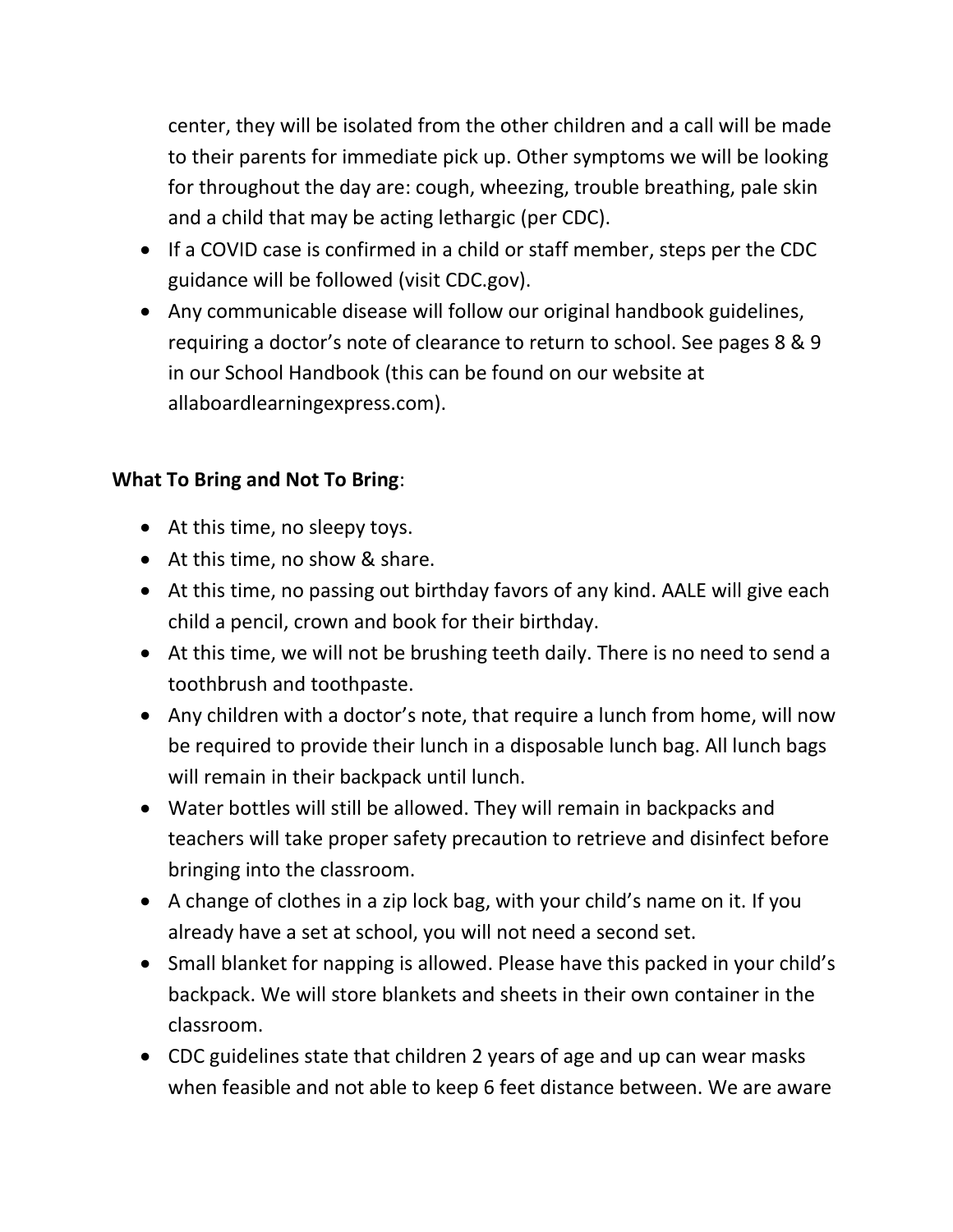that families will have already provided facemasks for their children based on the May  $1<sup>st</sup>$  mandate for all Illinoisans. We understand that personal preference is key, and will enhance longer wear time. If you have a mask that your child prefers, please send them to school with it, labeled with their name. AALE will provide face shields to wear in the classroom as an option for the children.

• Please provide your child with an extra pair of gym shoes that will remain at school. All Aboard staff will be assisting with changing shoes in the hallway and classroom. Outdoor shoes will be placed under their backpack in the hallway.

**Outdoor Activities:** We have specific days on the playground. Each group of children will have their own time and their own area (this will eliminate mixing groups of children). Our playground is broken into 4 sections. We will rotate sections daily allowing each area to have a 72 hour decontamination period before we revisit it. At this time, sandboxes will remain closed.

**Classroom Set Up/Changes:** We will limit the amount of toys available in each classroom and we will follow the cleaning/disinfecting procedures for all toys each day just like normal. We will rotate the toys each day to give proper time to disinfect the toys from the previous day.

- All Aboard…Learning Express, Inc. is open with limited children in each classroom. We will not combine the children from one group to another. We will maintain the same children in each classroom each day. The staff will be the same for each group each day as well.
- We will be temporarily removing all soft items from each classroom.

**Meal Service:** Staff will serve each child individually instead of self serve. Each staff member will have gloves and a mask on when serving food.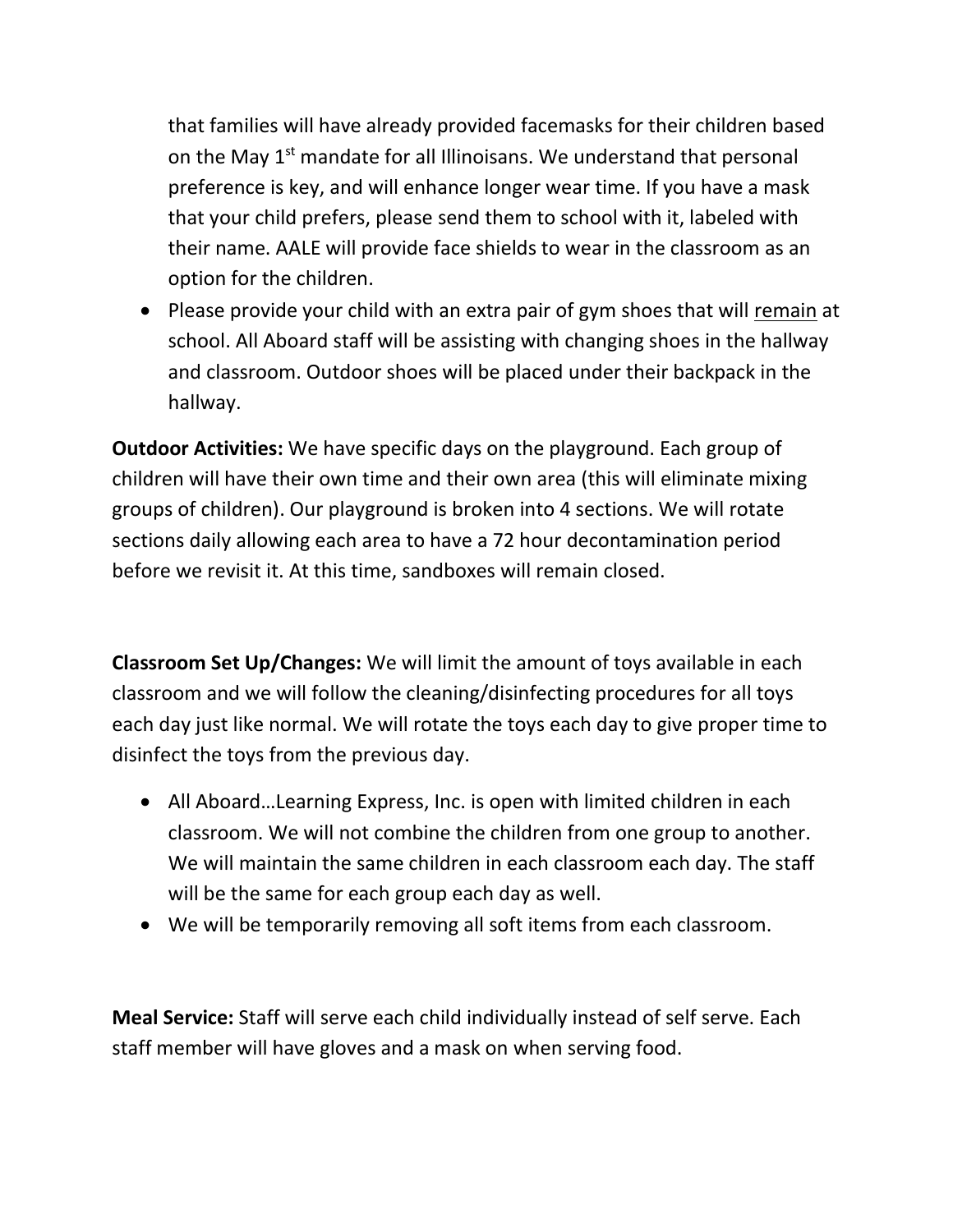**Parent Participation/Tours & Visits:** At this time, we will be scheduling tours or visits of our school after hours when the facility is closed. For the safety of our children and staff, we will not be permitting parent participation in the classrooms at this time**.** All deliveries to the facility will be made through the back door, this will limit any exposure and foot traffic in the common hallway of AALE.

**Naptime/Cleaning & Disinfecting Bedding:** All cots will be placed 6 feet apart in the classroom. The CDC requires head to toe placement to eliminate children being face to face while sleeping/resting. Sheets and blankets will be sent home weekly to be laundered. It is required that a child has a sheet on their cot (per CDC and DCFS), please be sure that all sheets are returned at the beginning of the week.

- Attached is the Public Health Interim Guidance for Pre-K Schools and Daycare Programs for addressing COVID-19 (August  $17<sup>th</sup>$ ).
- AALE staff have reviewed and signed these same CDC Supplemental Guidelines. The staff will be required to participate in onsite training regarding health and safety guidelines, before returning to work.
- IDPH (FAQ's updated August  $13<sup>th</sup>$ )
- Restore Illinois (Updated June  $24<sup>th</sup>$ )